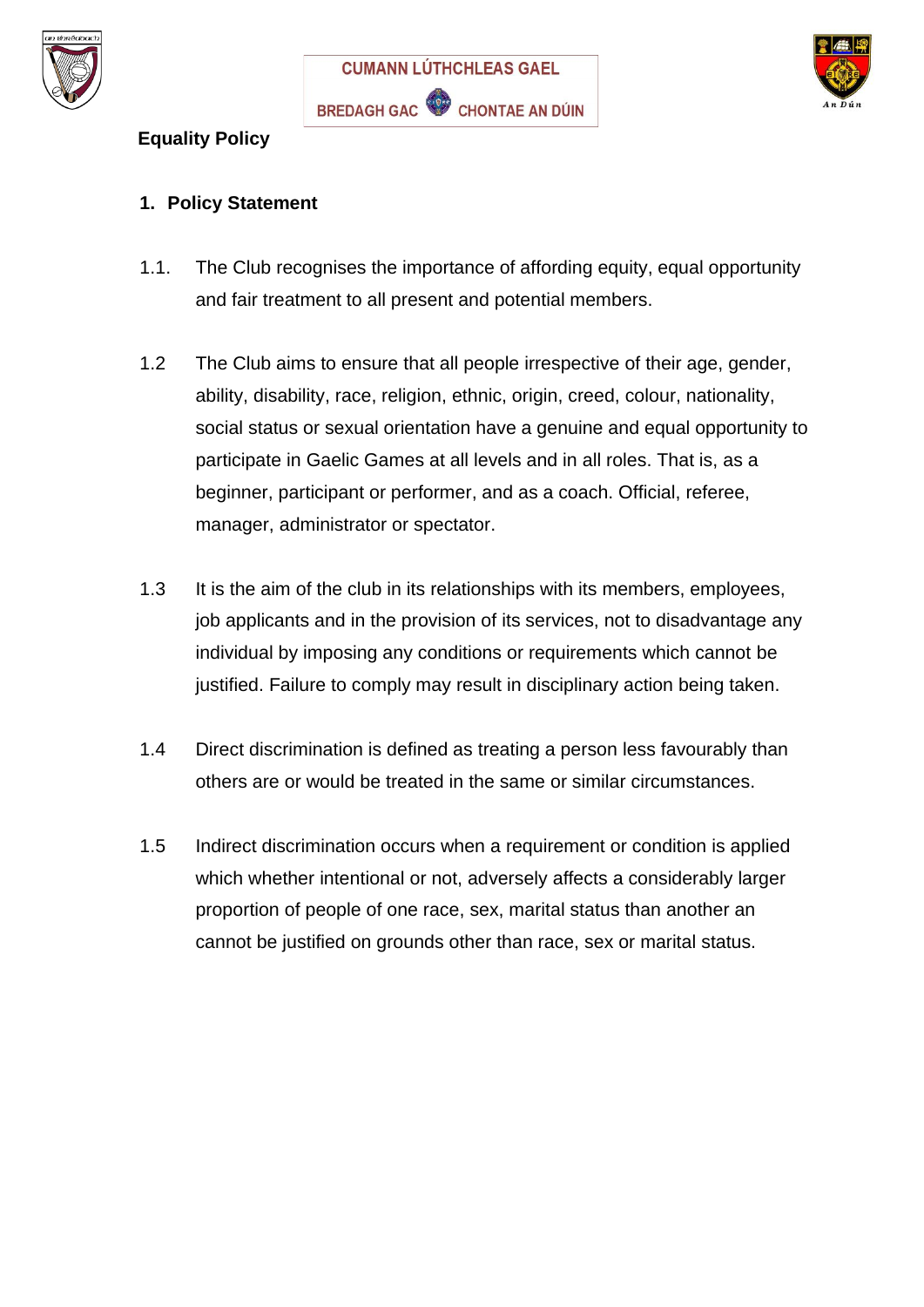





# **2. Objectives**

The clubs Equality policy has the following objectives:

2.1. To adopt a planned approach to eliminating perceived barriers which discriminate against particular groups. This will include widening the traditional approach and include communities experiencing disadvantage, poverty and health inequalities.

2.2 To ensure that no-one working or wishing to work for or on behalf of the club receives less favourable treatment on the ground outlined in the Policy Statement above.

2.3 To give clear guidance to individuals working within the club, either employed or as volunteers, on the commitment to equal opportunities.

2.4 To ensure that all those who participate in Gaelic Games, at all levels and in roles receive fair and equitable treatment.

2.5 To ensure that the format and content of all competitions, regulations and assessments provide equality for all, except where specific situations and conditions properly of reasonably prevent this.

2.6 To ensure that all materials prepared, produced and distributed by or on behalf of the club promote a clear image of the profile of all those who involved in the games.